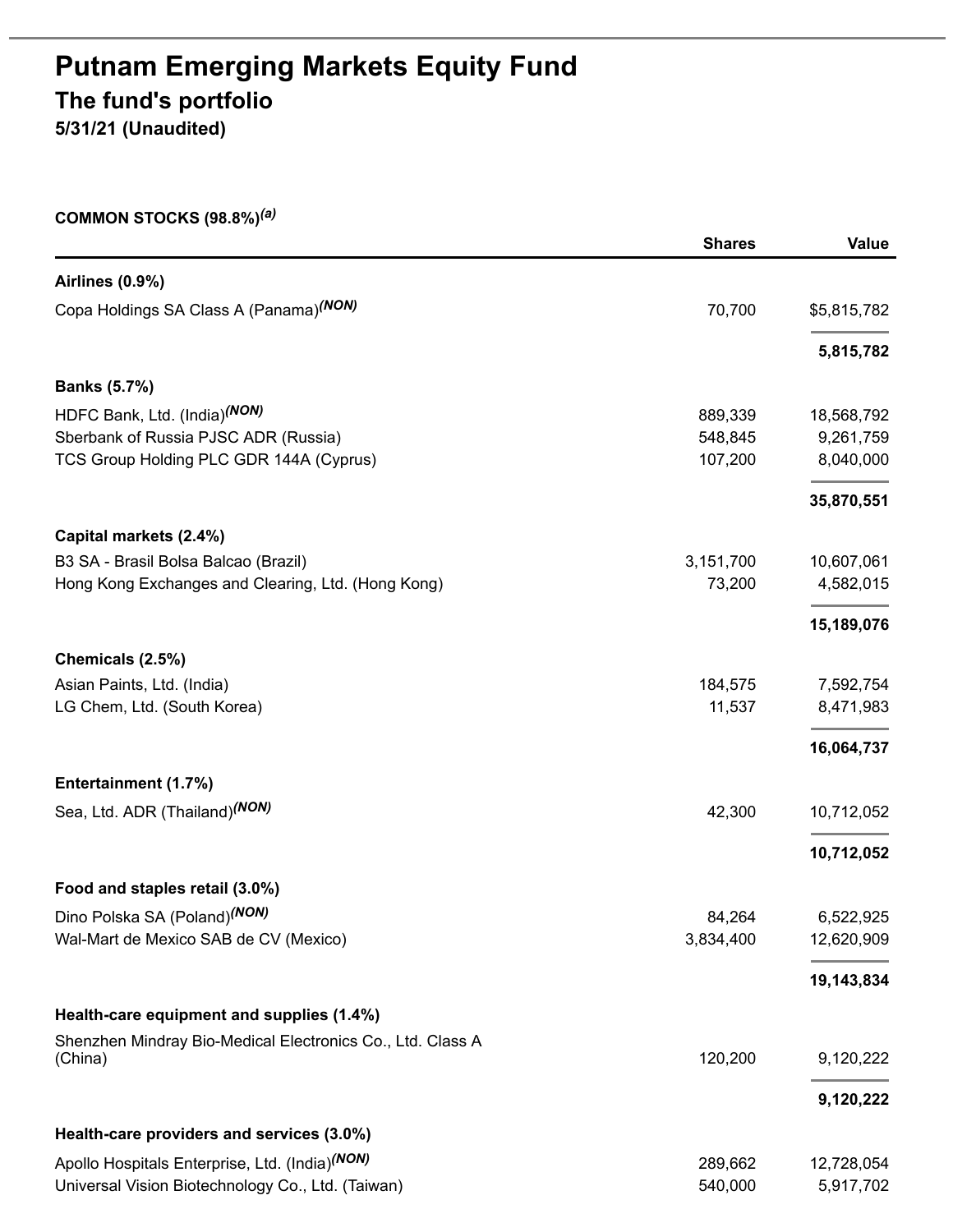|                                                       |           | 18,645,756 |
|-------------------------------------------------------|-----------|------------|
| Hotels, restaurants, and leisure (2.7%)               |           |            |
| Jubilant Foodworks, Ltd. (India) <sup>(NON)</sup>     | 127,363   | 5,470,363  |
| Yum China Holdings, Inc. (China)                      | 177,500   | 11,812,902 |
|                                                       |           | 17,283,265 |
| Household durables (-%)                               |           |            |
| HC Brillant Services GmbH (acquired 8/2/13, cost \$8) |           |            |
| (Private) (Germany) <sup>(NON)</sup> (F)(RES)         | 12        | 11         |
|                                                       |           | 11         |
| Household products (1.7%)                             |           |            |
| Hindustan Unilever, Ltd. (India)                      | 325,285   | 10,507,299 |
|                                                       |           | 10,507,299 |
| Insurance (2.5%)                                      |           |            |
| AIA Group, Ltd. (Hong Kong)                           | 1,232,800 | 15,757,678 |
|                                                       |           | 15,757,678 |
| Interactive media and services (14.8%)                |           |            |
| Baidu, Inc. ADR (China) <sup>(NON)</sup>              | 40,100    | 7,870,427  |
| Kakao Corp. (South Korea)                             | 110,447   | 12,180,562 |
| NAVER Corp. (South Korea)                             | 31,054    | 10,093,316 |
| Tencent Holdings, Ltd. (China) <sup>(NON)</sup>       | 680,100   | 54,243,954 |
| Yandex NV Class A (Russia)(NON)(S)                    | 133,653   | 9,026,924  |
|                                                       |           | 93,415,183 |
| Internet and direct marketing retail (13.4%)          |           |            |
| Alibaba Group Holding, Ltd. (China) <sup>(NON)</sup>  | 1,570,168 | 42,689,050 |
| JD.com, Inc. ADR (China)(NON)(S)                      | 192,255   | 14,215,335 |
| Meituan Dianping Class B (China) <sup>(NON)</sup>     | 345,200   | 13,076,937 |
| MercadoLibre, Inc. (Argentina) <sup>(NON)</sup>       | 7,515     | 10,210,405 |
| Prosus NV (China)                                     | 40,700    | 4,214,220  |
|                                                       |           | 84,405,947 |
| IT Services (3.0%)                                    |           |            |
| StoneCo., Ltd. Class A (Brazil) <sup>(NON)</sup>      | 48,400    | 3,192,948  |
| Tata Consultancy Services, Ltd. (India)               | 364,128   | 15,901,023 |
|                                                       |           | 19,093,971 |
| Life sciences tools and services (1.6%)               |           |            |
| WuXi AppTec Co., Ltd. Class H (China)                 | 486,144   | 10,410,794 |
|                                                       |           | 10,410,794 |
| Machinery (6.7%)                                      |           |            |
| Airtac International Group (China)                    | 250,000   | 8,994,070  |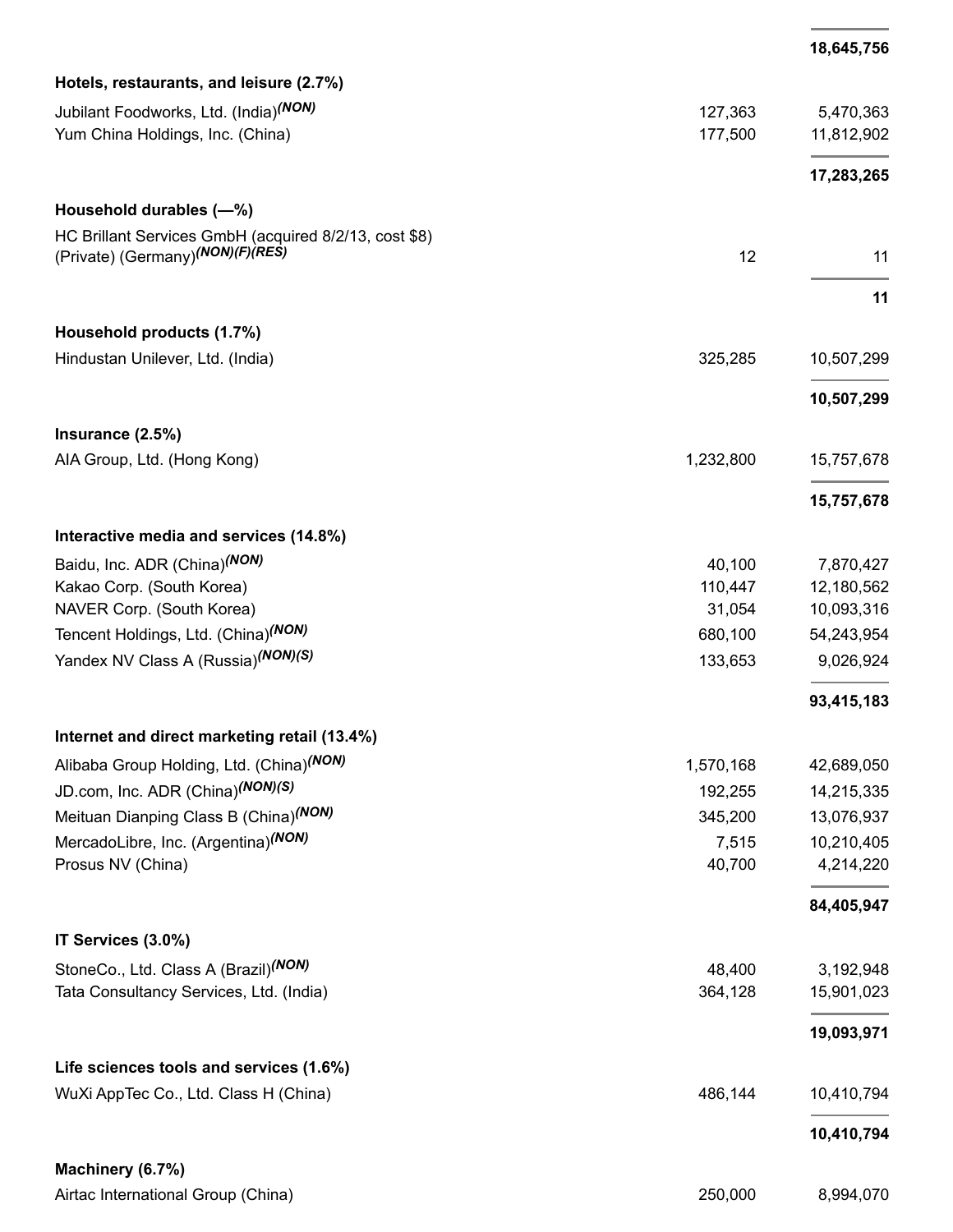| Sany Heavy Industry Co., Ltd. Class A (China)                | 1,662,904 | 7,912,620     |
|--------------------------------------------------------------|-----------|---------------|
| Shenzhen Inovance Technology Co., Ltd. Class A (China)       | 709,378   | 10,975,484    |
| Techtronic Industries Co., Ltd. (TTI) (Hong Kong)            | 769,500   | 14,208,320    |
|                                                              |           | 42,090,494    |
| Multiline retail (0.8%)                                      |           |               |
| Poya International Co., Ltd. (Taiwan)                        | 274,260   | 5,309,119     |
|                                                              |           | 5,309,119     |
| Oil, gas, and consumable fuels (3.4%)                        |           |               |
| Reliance Industries, Ltd. (India)                            | 714,136   | 21,228,153    |
|                                                              |           | 21,228,153    |
| Professional services (1.6%)                                 |           |               |
| Centre Testing International Group Co., Ltd. Class A (China) | 1,903,256 | 10,036,964    |
|                                                              |           | 10,036,964    |
| Semiconductors and semiconductor equipment (16.8%)           |           |               |
| MediaTek, Inc. (Taiwan)                                      | 382,000   | 13,701,628    |
| Novatek Microelectronics Corp. (Taiwan)                      | 452,000   | 8,700,925     |
| Parade Technologies, Ltd. (Taiwan)                           | 141,000   | 7,776,716     |
| SK Hynix, Inc. (South Korea)                                 | 169,922   | 19,349,138    |
| Taiwan Semiconductor Manufacturing Co., Ltd. (Taiwan)        | 2,547,889 | 54,832,816    |
| Xinyi Solar Holdings, Ltd. (China)                           | 842,000   | 1,510,217     |
|                                                              |           | 105,871,440   |
| Software (1.9%)                                              |           |               |
| Totvs SA (Brazil)                                            | 1,804,795 | 11,936,850    |
|                                                              |           | 11,936,850    |
| Technology hardware, storage, and peripherals (4.6%)         |           |               |
| Samsung Electronics Co., Ltd. (South Korea)                  | 401,903   | 29,008,510    |
|                                                              |           | 29,008,510    |
| Textiles, apparel, and luxury goods (2.7%)                   |           |               |
| Li Ning Co., Ltd. (China)                                    | 1,788,000 | 16,783,594    |
|                                                              |           | 16,783,594    |
| Total common stocks (cost \$506,875,596)                     |           | \$623,701,282 |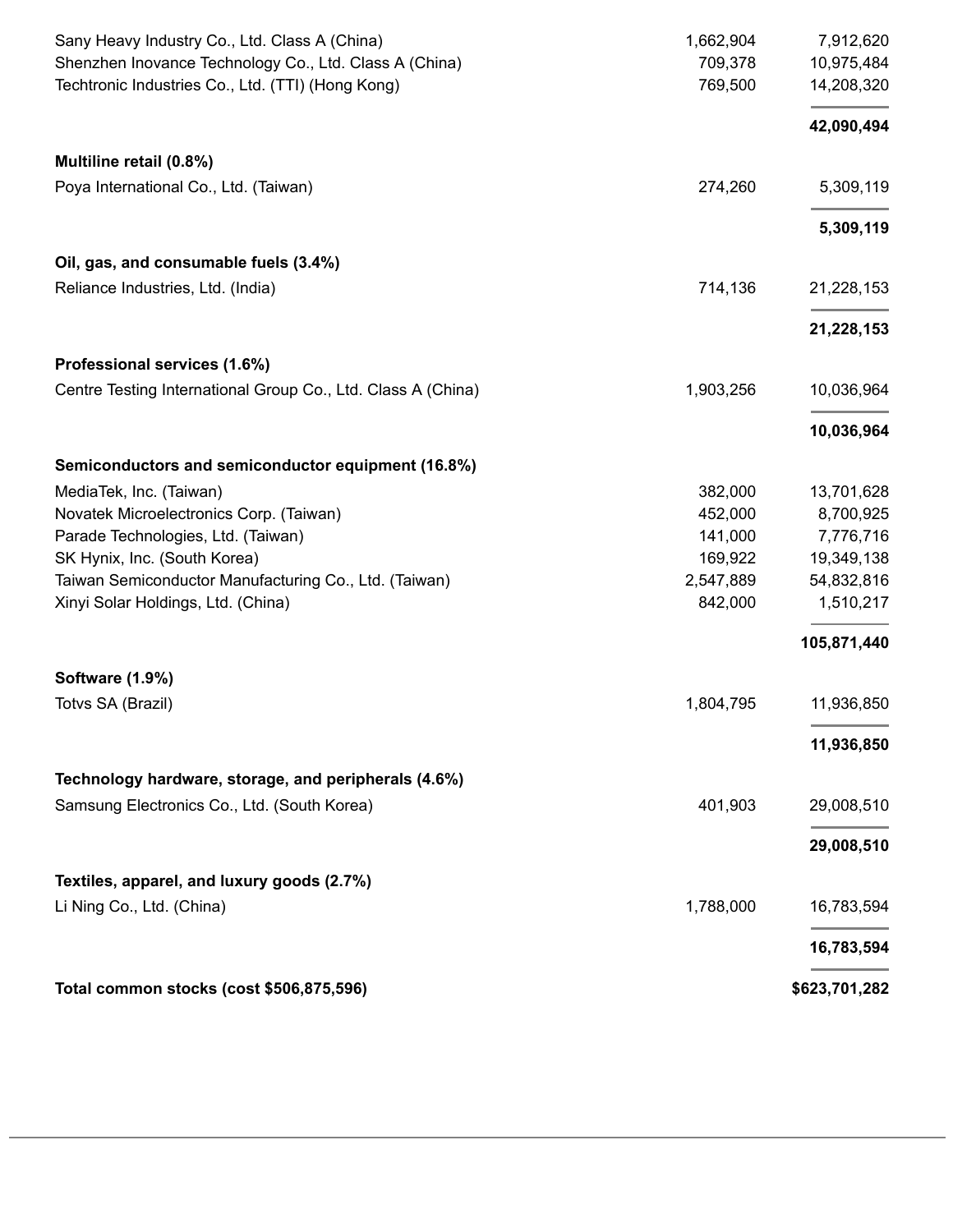### **INVESTMENT COMPANIES (0.7%)** *(a)*

|                                               | <b>Shares</b> | Value       |
|-----------------------------------------------|---------------|-------------|
| iShares Core MSCI Emerging Markets ETF        | 70.200        | \$4,678,830 |
| Total investment companies (cost \$4,646,847) |               | \$4,678,830 |

#### **SHORT-TERM INVESTMENTS (4.1%)** *(a)*

|                                                       | <b>Shares</b> | Value         |
|-------------------------------------------------------|---------------|---------------|
| Putnam Cash Collateral Pool, LLC 0.10% (AFF)          | 20,619,192    | \$20,619,192  |
| Putnam Short Term Investment Fund Class P 0.08% (AFF) | 4,980,258     | 4,980,258     |
| Total short-term investments (cost \$25,599,450)      |               | \$25,599,450  |
| <b>TOTAL INVESTMENTS</b>                              |               |               |
| Total investments (cost \$537,121,893)                |               | \$653,979,562 |

## *Key to holding's abbreviations*

- ADR American Depository Receipts: represents ownership of foreign securities on deposit with a custodian bank
- ETF Exchange Traded Fund
- GDR Global Depository Receipts: represents ownership of foreign securities on deposit with a custodian bank
- PJSC Public Joint Stock Company

## **Notes to the fund's portfolio**

Unless noted otherwise, the notes to the fund's portfolio are for the close of the fund's reporting period, which ran from September 1, 2020 through May 31, 2021 (the reporting period). Within the following notes to the portfolio, references to "Putnam Management" represent Putnam Investment Management, LLC, the fund's manager, an indirect wholly-owned subsidiary of Putnam Investments, LLC, references to "ASC 820" represent Accounting Standards Codification 820 *Fair Value Measurements and Disclosures* and references to "OTC", if any, represent over-the-counter.

- *(a)* Percentages indicated are based on net assets of \$631,047,222.
- *(NON)* This security is non-income-producing.
- *(RES)* This security is restricted with regard to public resale. The total fair value of this security and any other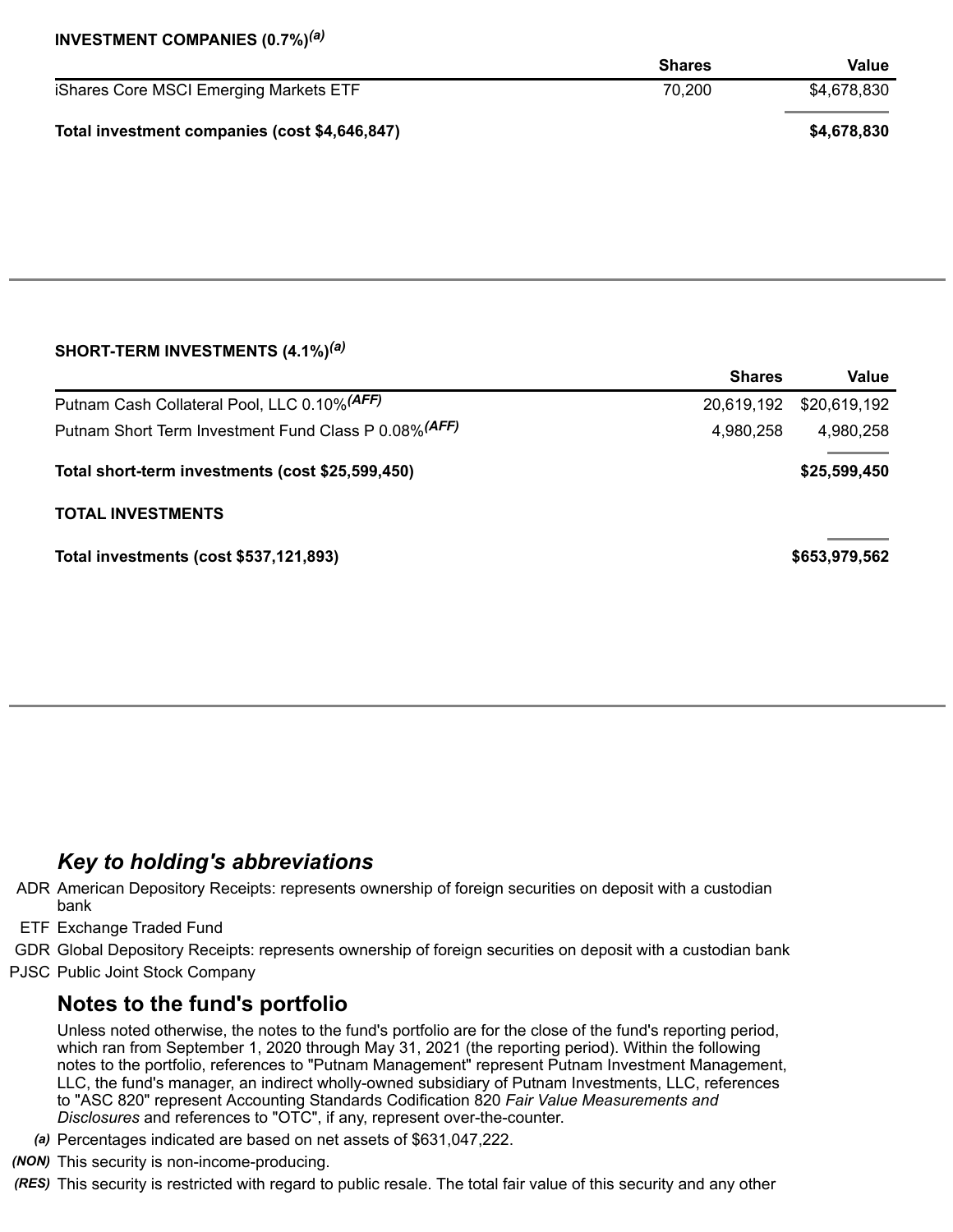restricted securities (excluding 144A securities), if any, held at the close of the reporting period was \$11, or less than 0.1% of net assets.

*(AFF)* Affiliated company. For investments in Putnam Cash Collateral Pool, LLC and Putnam Short Term Investment Fund, the rate quoted in the security description is the annualized 7-day yield of the fund at the close of the reporting period. Transactions during the period with any company which is under common ownership or control were as follows:

| Name of affiliate                             | <b>Fair value</b><br>as of<br>8/31/20 | <b>Purchase</b><br>cost                 | proceeds    | Sale Investment<br>income | <b>Shares</b><br>outstanding<br>and fair<br>value as of<br>5/31/21 |
|-----------------------------------------------|---------------------------------------|-----------------------------------------|-------------|---------------------------|--------------------------------------------------------------------|
| <b>Short-term investments</b>                 |                                       |                                         |             |                           |                                                                    |
| Putnam Cash Collateral Pool,<br>$LL C^*#$     |                                       | \$4,582,531 \$235,174,390 \$219,137,729 |             |                           | \$14,188 \$20,619,192                                              |
| <b>Putnam Short Term Investment</b><br>Fund** | 2.481.781                             | 180,775,675                             | 178,277,198 | 3,812                     | 4,980,258                                                          |
|                                               |                                       |                                         |             |                           |                                                                    |

**Total Short-term investments \$7,064,312 \$415,950,065 \$397,414,927 \$18,000 \$25,599,450**

\* The fund may lend securities, through its agent, to qualified borrowers in order to earn additional income. The loans are collateralized by cash in an amount at least equal to the fair value of the securities loaned. The fair value of securities loaned is determined daily and any additional required collateral is allocated to the fund on the next business day. The remaining maturities of the securities lending transactions are considered overnight and continuous. The risk of borrower default will be borne by the fund's agent; the fund will bear the risk of loss with respect to the investment of the cash collateral. The fund receives cash collateral, which is invested in Putnam Cash Collateral Pool, LLC, a limited liability company managed by an affiliate of Putnam Management. Investments in Putnam Cash Collateral Pool, LLC are valued at its closing net asset value each business day. There are no management fees charged to Putnam Cash Collateral Pool, LLC and there were no realized or unrealized gains or losses during the period.

# At the close of the reporting period, the fund received cash collateral of \$20,619,192 for securities loaned. The rate quoted in the security description is the annualized 7-day yield at the close of the reporting period. At the close of the reporting period, the value of securities loaned amounted to \$20,356,338.

\*\* Management fees charged to Putnam Short Term Investment Fund have been waived by Putnam Management. There were no realized or unrealized gains or losses during the period.

*(F)* This security is valued by Putnam Management at fair value following procedures approved by the Trustees. Securities are classified as Level 3 for ASC 820 based on the securities' valuation inputs.

*(S)* This security is on loan, in part or in entirety, at the close of the reporting period.

144A after the name of an issuer represents securities exempt from registration under Rule 144A of the Securities Act of 1933, as amended. These securities may be resold in transactions exempt from registration, normally to qualified institutional buyers.

#### **DIVERSIFICATION BY COUNTRY**

Distribution of investments by country of risk at the close of the reporting period, excluding collateral received, if any (as a percentage of Portfolio Value):

| China                | 35.3% |
|----------------------|-------|
| Taiwan               | 15.2  |
| India                | 14.5  |
| South Korea          | 12.5  |
| Hong Kong            | 5.5   |
| Brazil               | 4.1   |
| Russia               | 2.9   |
| Mexico               | 2.0   |
| Thailand             | 1.7   |
| Argentina            | 1.6   |
| <b>United States</b> | 1.5   |
| Cyprus               | 1.3   |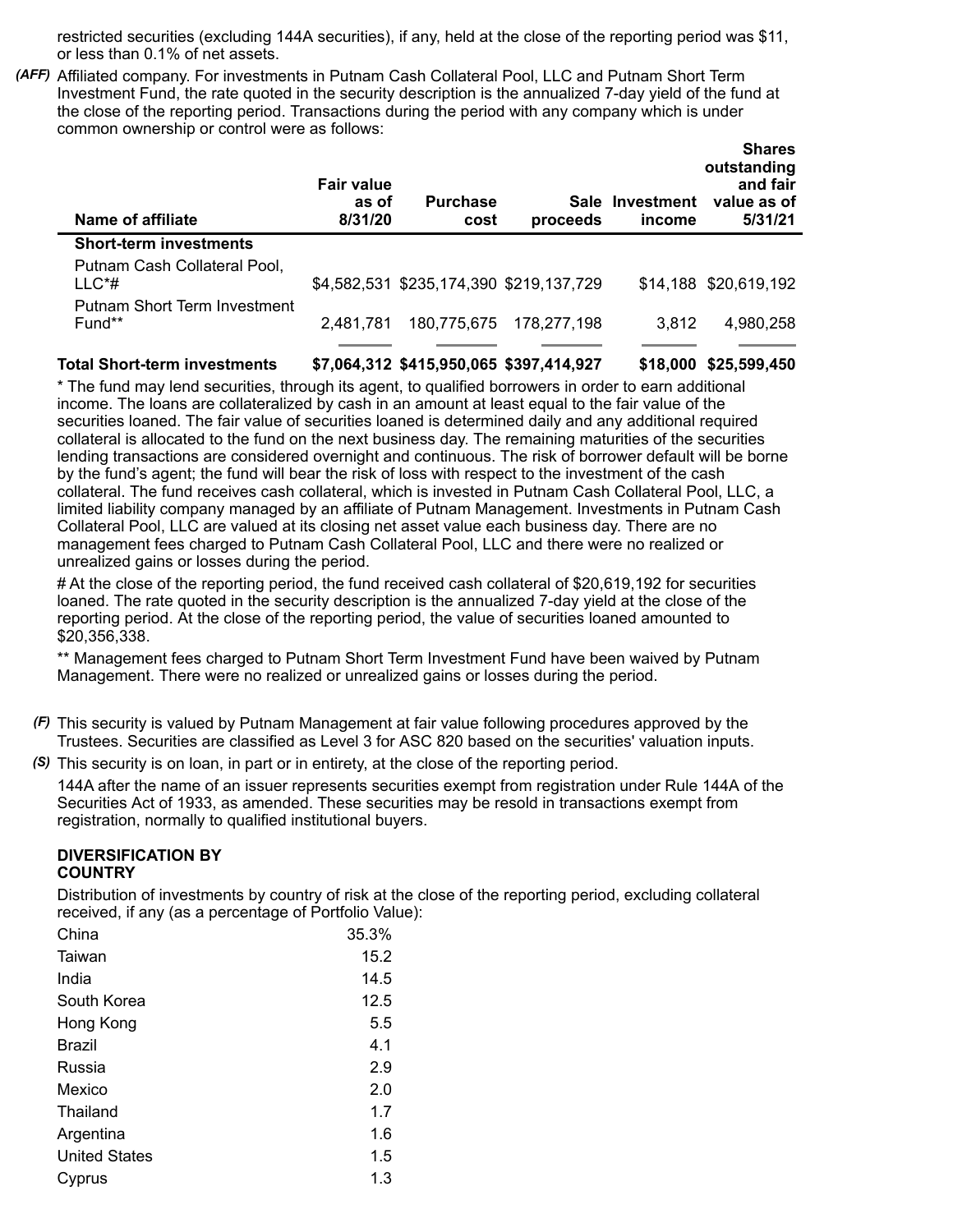| Total   | 100.0% |
|---------|--------|
| Germany | < 0.1  |
| Panama  | 0.9    |
| Poland  | 1.0    |

**Security valuation:** Portfolio securities and other investments are valued using policies and procedures adopted by the Board of Trustees. The Trustees have formed a Pricing Committee to oversee the implementation of these procedures and have delegated responsibility for valuing the fund's assets in accordance with these procedures to Putnam Management. Putnam Management has established an internal Valuation Committee that is responsible for making fair value determinations, evaluating the effectiveness of the pricing policies of the fund and reporting to the Pricing Committee.

Investments for which market quotations are readily available are valued at the last reported sales price on their principal exchange, or official closing price for certain markets, and are classified as Level 1 securities under ASC 820. If no sales are reported, as in the case of some securities that are traded OTC, a security is valued at its last reported bid price and is generally categorized as a Level 2 security.

Investments in open-end investment companies (excluding exchange-traded funds), if any, which can be classified as Level 1 or Level 2 securities, are valued based on their net asset value. The net asset value of such investment companies equals the total value of their assets less their liabilities and divided by the number of their outstanding shares.

Many securities markets and exchanges outside the U.S. close prior to the scheduled close of the New York Stock Exchange and therefore the closing prices for securities in such markets or on such exchanges may not fully reflect events that occur after such close but before the scheduled close of the New York Stock Exchange. Accordingly, on certain days, the fund will fair value certain foreign equity securities taking into account multiple factors including movements in the U.S. securities markets, currency valuations and comparisons to the valuation of American Depository Receipts, exchangetraded funds and futures contracts. The foreign equity securities, which would generally be classified as Level 1 securities, will be transferred to Level 2 of the fair value hierarchy when they are valued at fair value. The number of days on which fair value prices will be used will depend on market activity and it is possible that fair value prices will be used by the fund to a significant extent. Securities quoted in foreign currencies, if any, are translated into U.S. dollars at the current exchange rate. Short-term securities with remaining maturities of 60 days or less are valued using an independent pricing service approved by the Trustees, and are classified as Level 2 securities.

To the extent a pricing service or dealer is unable to value a security or provides a valuation that Putnam Management does not believe accurately reflects the security's fair value, the security will be valued at fair value by Putnam Management in accordance with policies and procedures approved by the Trustees. Certain investments, including certain restricted and illiquid securities and derivatives, are also valued at fair value following procedures approved by the Trustees. These valuations consider such factors as significant market or specific security events such as interest rate or credit quality changes, various relationships with other securities, discount rates, U.S. Treasury, U.S. swap and credit yields, index levels, convexity exposures, recovery rates, sales and other multiples and resale restrictions. These securities are classified as Level 2 or as Level 3 depending on the priority of the significant inputs.

To assess the continuing appropriateness of fair valuations, the Valuation Committee reviews and affirms the reasonableness of such valuations on a regular basis after considering all relevant information that is reasonably available. Such valuations and procedures are reviewed periodically by the Trustees. The fair value of securities is generally determined as the amount that the fund could reasonably expect to realize from an orderly disposition of such securities over a reasonable period of time. By its nature, a fair value price is a good faith estimate of the value of a security in a current sale and does not reflect an actual market price, which may be different by a material amount.

ASC 820 establishes a three-level hierarchy for disclosure of fair value measurements. The valuation hierarchy is based upon the transparency of inputs to the valuation of the fund's investments. The three levels are defined as follows: